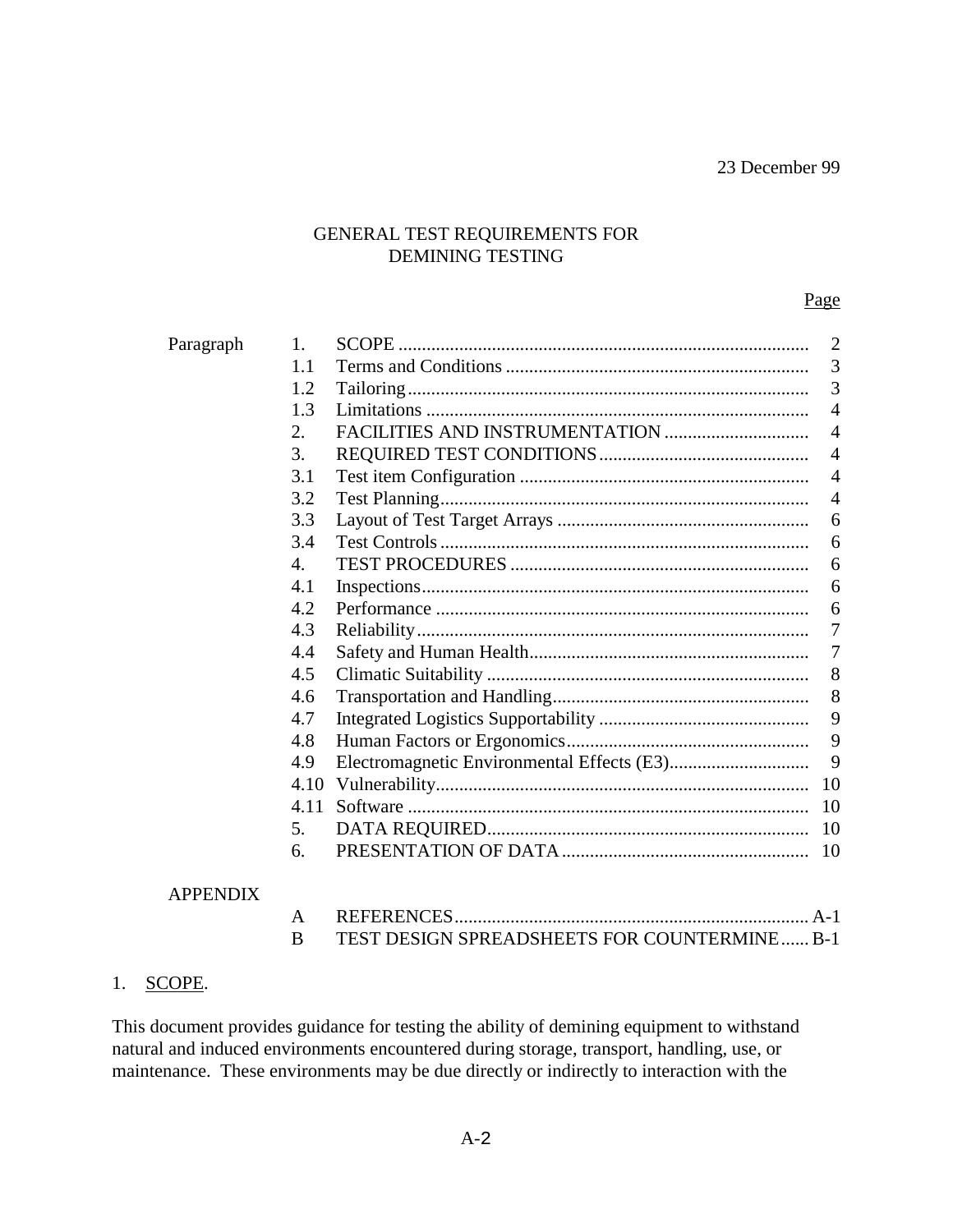environment, transport media, or battlefield stimuli. Based upon experience and engineering judgment, procedures may be altered to accommodate unique applications or deployment, delivery, or employment methods. This document also provides guidance on performance, reliability, safety and human health, climatic suitability, transportation and handling, integrated logistic support, human factors, electromagnetic environmental effects (E3), vulnerability, and software.

In general, this procedure provides the structure necessary to determine whether an item is suitable for standard use (ready for production) and does not dictate how an item is to proceed through earlier developmental testing. Due to the advent of novel technologies, advancements in modeling and simulation, and increased sophistication of unique test support equipment, variations from sample sizes will be permitted in other related document referenced in the attached figures and spreadsheets. No sample sizes are suggested in this document.

#### 1.1 Terms and Conditions.

This document specifically applies to demining equipment. It is intended to provide an overarching framework for the testing of diverse types of demining equipment. This equipment may be mounted on existing standard platforms or may be entirely new systems designed expressly for the purposes of demining. It is intended that a family of documents be used to support his document, covering specific topical areas due to this diversity. Depending upon the nature of the equipment, one or more of these documents will be used in conjunction with the overarching document. Demining equipment is defined as equipment for detecting and locating, marking, clearing minefields and Unmanned Target Activated Weapon (UTAW) arrays and also single mines and UTAWS.. In the further text single mines and UTAWS are called targets, mine fields and UTAW arrays are called target arrays. Detecting tools may be hand-held, airborne or vehicle mounted. Marking equipment is to define single targets or target arrays. The largest number of devices belongs to clearing equipment. There are mechanical devices, explosive devices, and electromagnetic devices

#### 1.2 Tailoring.

It must be recognized that statistical inference may be enhanced through creative use of modeling and simulation supported by testing. Additionally, the advancements in unique test support equipment have enabled monitoring of functions on a real-time basis as well as condition of electronics through direct interface with the electronic devices using umbilical equipment or other techniques such as data memory boards. The use of special test support equipment should be emphasized to reduce risk associated with reduced sample size below those suggested in related documents.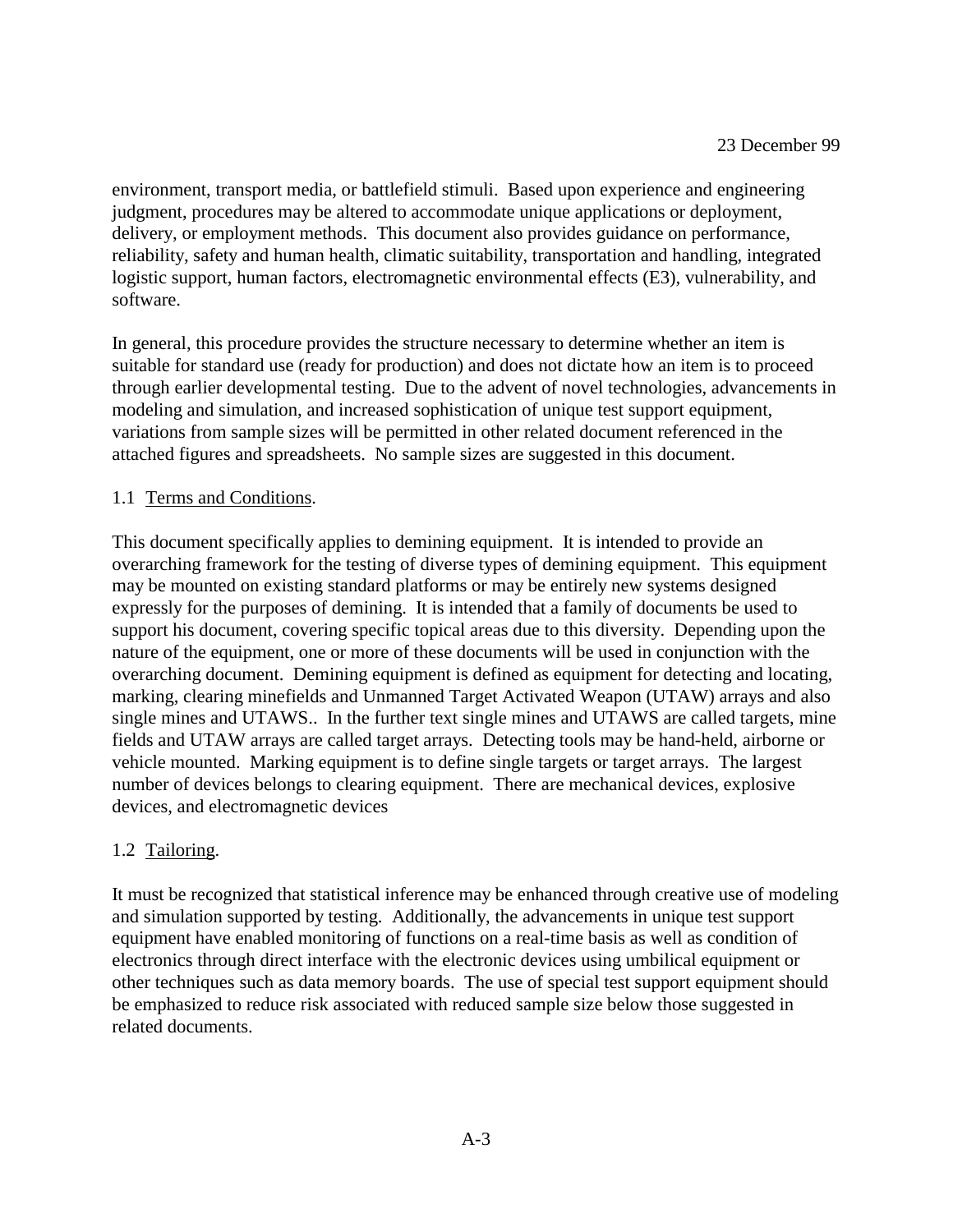# 1.3 Limitations.

The inclusion of specific test data topics in this document does not mandate that each included topic be addressed specifically through testing. It is the intent of this document to serve as general guidance, with the specific need to test determined based upon a careful documented review of the design; prior history of similar design components or subsystems; test strategy; and the complementary consideration of modeling and simulation. Review of the design may be accomplished by special boards or panels with expertise in certain design features or data considerations.

# 2. FACILITIES AND INSTRUMENTATION.

For testing of demining equipment, it might be required to consider all kinds of climatic and environmental conditions in a great variety of terrain all over the world. Because of this, it is likely that more than one test facility will be required. Test facilities for testing demining equipment ought to have all different kinds of soil and ground cover and all climatic conditions. Handling and detonating mines and explosives must be possible. Sensors and mines of all types must be available. Photographic and video equipment is necessary for recording pictures and films of the test items. For the measurement of electronic detecting and/or clearing devices applicable receivers and measuring instruments must be available. All instrumentation used for testing must be calibrated in accordance with national standards.

# 3. REQUIRED TEST CONDITIONS.

# 3.1 Test Item Configuration.

In general, the item should be tested at system level unless it can be shown that system integrity does not contribute to the specific results. Instrumented systems or subsystems should be used to enhance quality assurance, in-test inspections, failure analysis or diagnostics, and data acquisition, where it can be shown that results are not compromised or that results are better quantified. Care should be taken to ensure that integral instrumentation is sufficiently rugged to withstand natural and induced environments.

# 3.2 Test Planning.

3.2.1 Test planning should be initiated early in the acquisition process to yield the most cost effective approach to decision risk mitigation. Novel technologies used with demining equipment will require novel approaches to testing and design of test samples. Long-lead planning will provide the greatest opportunity to minimize the impact of testing on acquisition costs, the environment, and hazards to test participants. Live fire testing may be required.

3.2.2 Fully define the logistic life cycle of the item under test. Define the storage, transport, delivery, handling, use, and maintenance constraints of the item. Define the expected climatic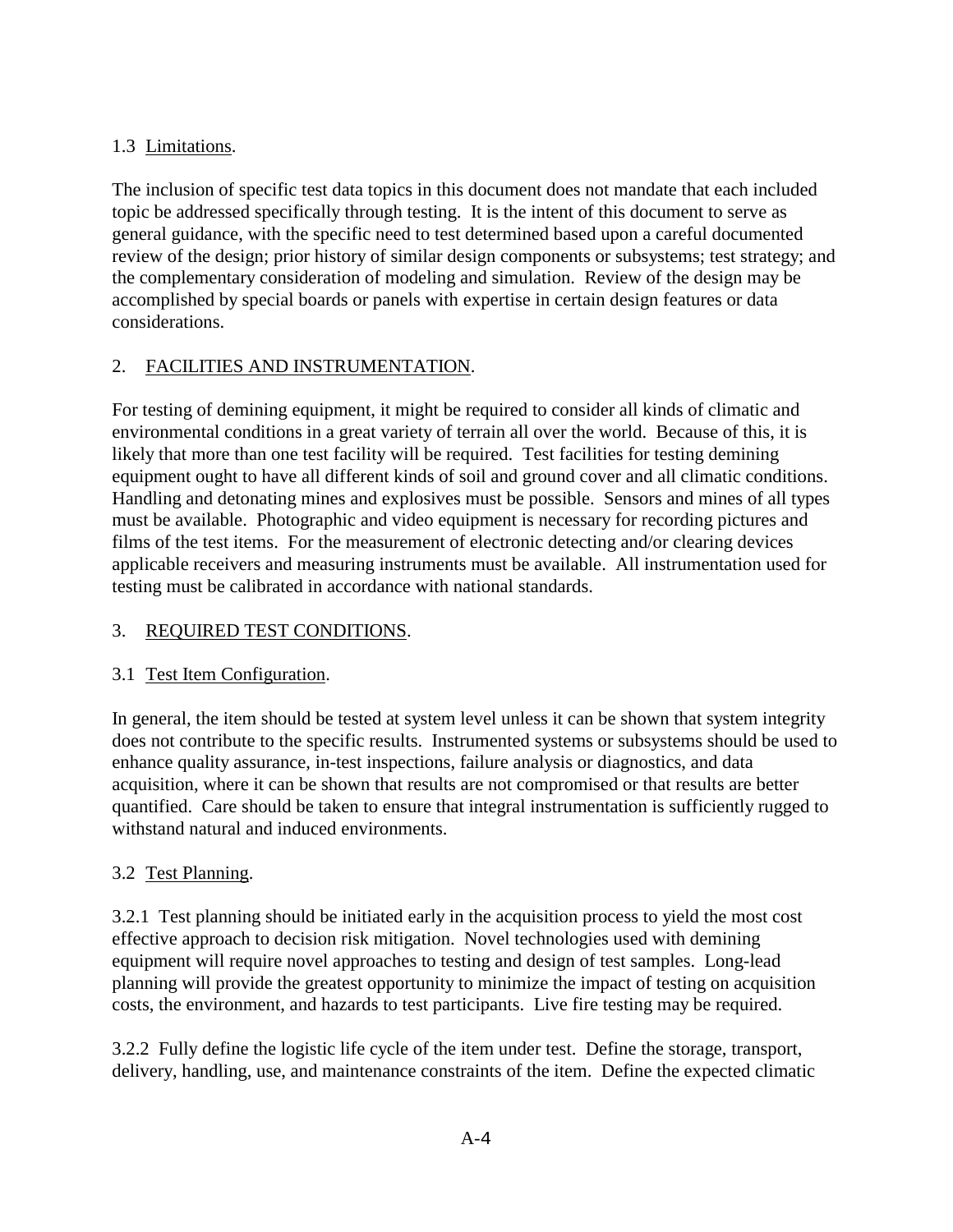conditions that the item is expected to withstand and operate in without degradation. Define the expected threat environment by different targets. Define the target set and employment scenarios for the item. These constraints will provide the boundary conditions for testing in conjunction with special boards or proceedings.

3.2.3 Define objectives for each subtest data topic with regard to the intended application and the criteria.

3.2.4 Define criteria for each subtest data topic based upon applicable contractual specification. Tailoring criteria should consider the logistics concept, employment concept, intended application, novel technologies, and as appropriate, the threat environment. Special boards of experts may be convened to define criteria where highly specialized knowledge is desirable (explosives, threat mines, mine warfare, mine clearing operations, electromagnetic phenomena, etc.). Failures/successes should be defined to provide for a clear understanding of relevant conclusions for certain subtest data topics (e.g. reliability, performance, climatic suitability, and safety).

3.2.5 Establish data requirements necessary to address objectives and criteria. Establish what data requirements will be determined directly from test or will be determined subsequently through modeling and simulation. Design data sheets for each subtest data topic and tailor to the planned functions for the item.

3.2.6 Determine the most appropriate test procedures for each subtest topic in light of objectives, criteria, and data requirements. Convene special boards as necessary to review whether all, a portion, none, or tailored test procedures are necessary in view of preceding results on similar systems. Determine what level of tailoring is necessary to provide for a realistic, yet reasonable physical simulation of a natural or induced environment. Determine where special instrumentation or facilities will be necessary to fully characterize or evaluate the novel technologies. Determine whether the test item will require integral instrumentation or inert fills to reduce hazards, enhance inspections or data acquisition, or support modeling. Define all the potential test item types that will be used for each subtest data topic, as well as the sample size of each special type necessary for testing.

3.2.7 As a tool to audit, change, or summarize the test program, it is desirable to layout all planned testing in spreadsheet form relative to each subtest data topic, relevant test procedure, sample size, sample type, packaging configuration (if applicable), and planned functions. Where appropriate, additional spreadsheets may be added to fully define test constraints. Supplement spreadsheets as necessary with flow charts to clearly identify whether tests will be performed sequentially or independently.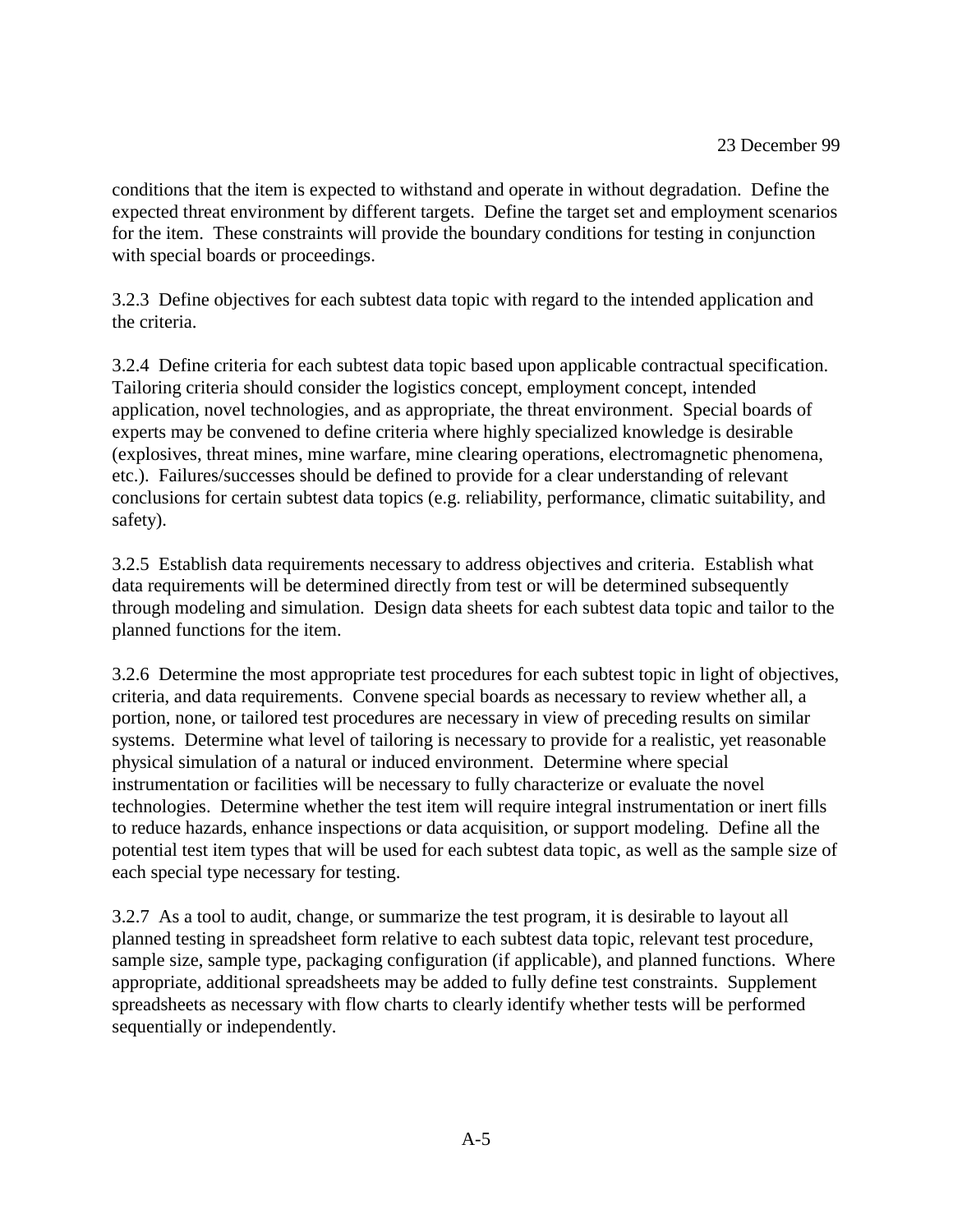3.2.8 Define all unique resources necessary to conduct subtests. These resources may include special simulators, real or surrogate countermeasures, portable or fixed signature measurement devices, etc.

3.2.9 Define the appropriate analytical methods necessary to process and reduce data to a usable format. Use modeling and simulation as necessary to derive figures of merit or measures of effectiveness from test data appropriate to the subtest data topic (performance, reliability, safety). Use modeling and simulation to expand the context of the database where all potential test conditions cannot economically be addressed. Where modeling or simulation is used, ensure that the models have been validated prior to use during test or that specific plans are made to validate during planned test before inclusion in final reports.

### 3.3 Layout of Test Target Arrays.

A kind of standard target array is to be established containing representative targets. The structure of the array is to be defined.

#### 3.4 Test Controls.

Test controls are listed for each subtest test data topic in accordance with the applicable document. Other specific test controls are listed under inspections below.

### 4. TEST PROCEDURES.

#### 4.1 Inspections.

Inspections will be used as test controls to assure readiness for test and to reduce decision risk where sample sizes are limited. Inspections will document the packaging, nomenclature (serial number or identifying number), type (if special variants are built), and quantity of each type of test item. Inspections may consist of a combination of physical and nondestructive examinations to determine the safety of the item and the physical condition prior to and following tests. Inspections may be augmented by other forms of electronic checks with special test instrumentation if test hardware has been designed to facilitate this type of check. Nondestructive inspections are desired whenever shock and vibration are involved during the tests.

### 4.2 Performance.

The performance of detecting equipment is expressed in the accuracy of finding the location of mine targets. It is important to find every kind of target and each single target in a defined depth under the surface in every kind of soil. The most important aspect of the performance of clearing equipment is, that the targets in the clearing area are destroyed or picked up in a safe, disarmed state.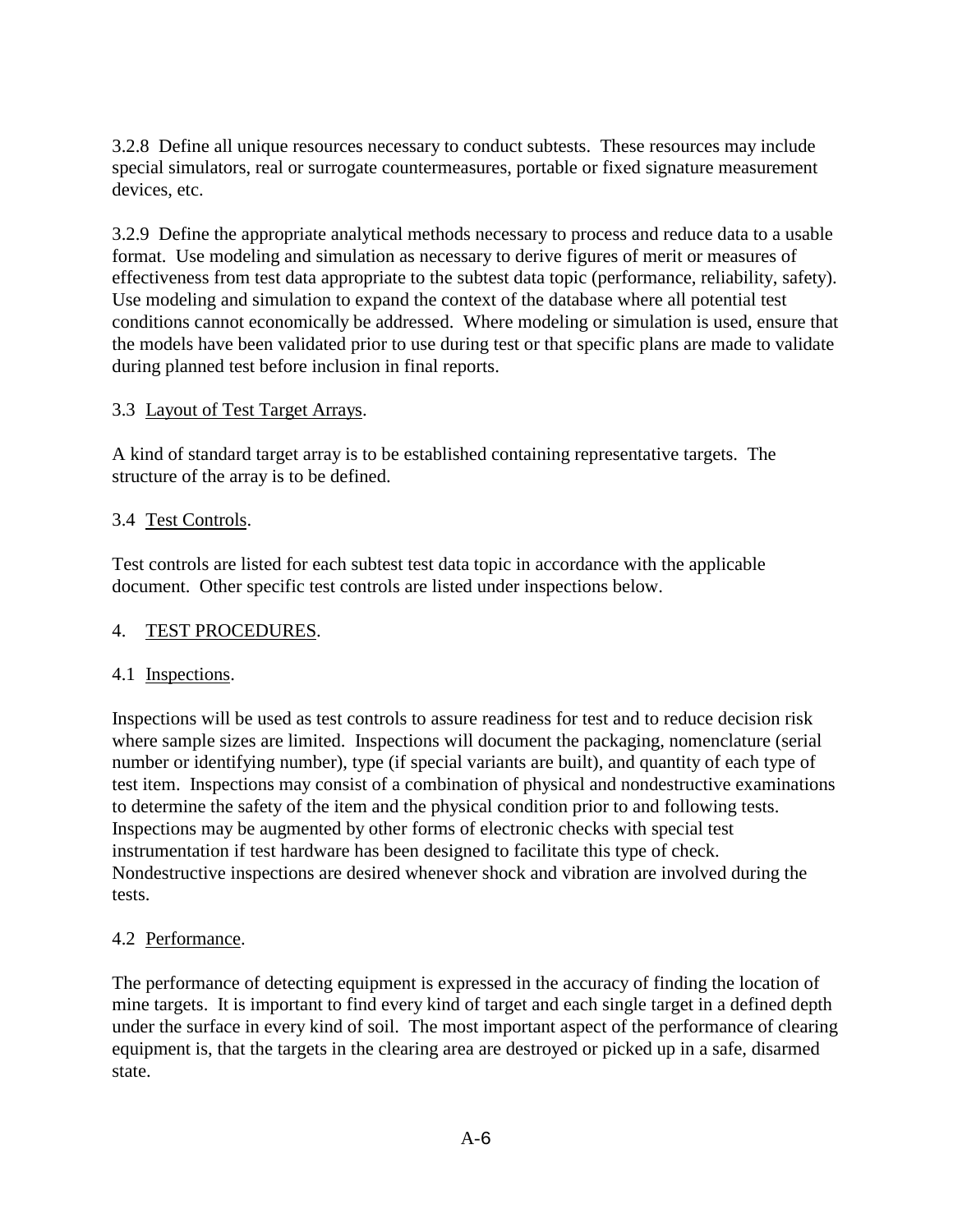4.2.1 Detecting and clearing/destroying accuracy and probability. Testing will be designed to yield probability for detecting or clearing/destroying targets under a variety of engagement conditions. Testing will address the effects of target type, countermeasures, battlefield stimuli, and background environment on the ability to find and clear/destroy the target. Targets will be engaged singly and in arrays. Depending upon threat tactics, target population may not be uniform.

4.2.2 Special Performance Topics. When testing battery powered equipment and complex duty cycles, battery performance should be considered an integral portion of the performance test. Where possible, battery state monitors should be included as part of unique item instrumentation. Also, radio frequency communication devices and the performance of those devices, will be included as part of performance tests when the item features communication links. Communication performance may examine encoding, signal strength/character as a function of range, false code rejection, and other features as an integrated portion of field tests as well as attenuated bench tests.

## 4.3 Reliability.

Testing should be planned to examine reliability of all equipment essential features with special emphasis on the reliability of safety features. Reliability data will be collected throughout all testing for which the item is expected to be functional as an outcome, including testing performed under unfavorable environmental conditions. Reliability data will be gathered in field environments to corroborate data gathered following controlled single-or-multiple factors chamber screening tests.

### 4.4 Safety and Human Health.

Safety-specific and safety-related tests will be planned to thoroughly screen the item in accordance with its planned life cycle. All safety-related and safety-specific testing will be front-loaded in the test cycle to establish and confirm inherent safety features. Safety-related screening tests will be tailored to life cycle environments associated with storage, transport, delivery, and use under a variety of natural and induced environmental conditions reflective of the intended application. Measures will be taken to assure that stress challenges are imposed that fully screen unique environments related to the mission environment. Tests will ensure that safety information necessary for all storage and transport certifications and hazard classifications are gathered. Safety observations will be made throughout testing. All hazards identified will be evaluated and resolved according to hazard severity and probability. Resolution of hazards may be design, packaging, procedural, or training.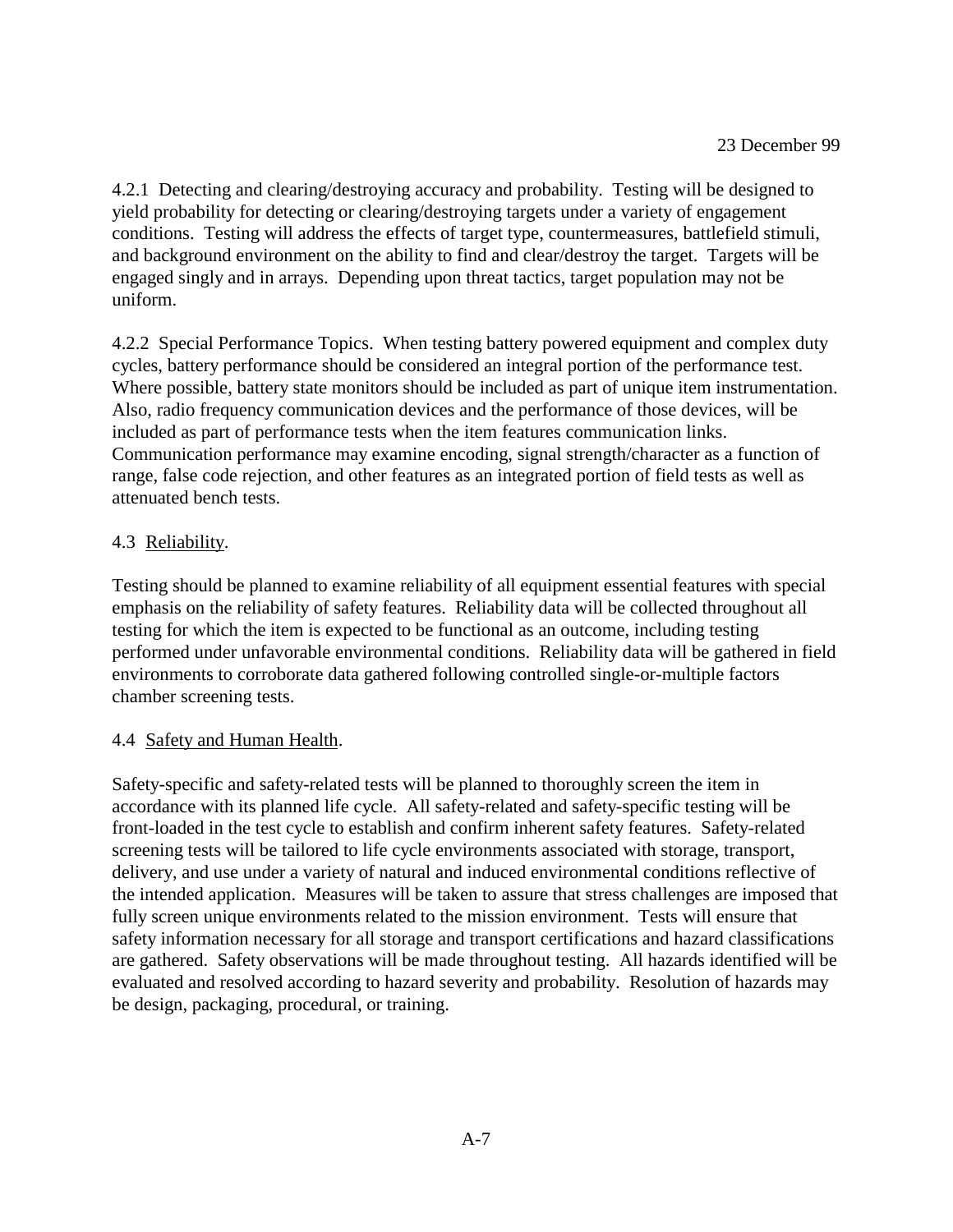Safety-related data will include but not be limited to, indications of premature arming, premature functions, hazardous duds, subverted safety features by induced environments, high order detonation before arming or safe separation, and high-order detonation as a result of handling, shock/vibration, extreme natural environments, or induced environments in the unarmed condition. Safety-specific data will be gathered in subtests for insensitive munition/hazard classification (fast cookoff, slow cookoff, bullet impact, fragment impact, stack burn, etc.), electromagnetic effects, and terminal handling. Safety-specific data will be gathered to evaluate static fragmentation, blast overpressure, noise, and other human health related issues. Compatibility of radio frequency (RF) control with surface danger zone due to noise or fragmentation will be examined based upon test data.

#### 4.5 Climatic Suitability.

Testing in climatic chambers and facilities will be creatively exploited. Based upon definitions of natural extreme climatic conditions, conditions expected to be encountered in storage, transit, and use should be screened using single-or-multiple factor tests. Climatic factors should encompass temperature, solar radiation, precipitation, winds, salt fog, sand and dust, pressure-altitude, and immersion. Where desired, screening of climatic factors should be combined with the shock and vibration associated with transportation and handling. Tests should include packaged and bare items, as appropriate to the phase of the life cycle being screened and the intended application. Where appropriate, tests should include extreme conditions because of potentially hazardous results or degraded performance or reliability. These extreme conditions should be included because of the unpredictable nature of logistics movement and storage as well as potentially hazardous consequences. Testing in the natural environment should be performed to determine the effects of field synergism in realistic mission environments

#### 4.6 Transportation and Handling.

Transportation and handling tests will reflect the logistics and mission environment. Specific screening tests will be conducted as a necessary measure to support transportability certifications. Screening tests will focus on intermodal transport, air delivery, and handling related shock and vibration effects on the item and will be coupled with climatic conditions as stated above. Screening tests will also include examination of electromagnetic effects when appropriate (see paragraph 4.9). Detailed technical inspections will be incorporated into all tests involving shock or vibration whether they are conducted singly or in sequence as a test control. Packaging configuration will be tailored to the planned life cycle. Testing should be planned to explore whether the item is safe to handle and function or safe to handle and dispose of following testing. If the former, samples may be used as part of the reliability or performance subtests. If the latter or former, data may be used towards the safety subtest. Special tactical mockups will be fabricated to physically simulate the carrier (tank, vehicle, helicopter etc.). Packaging configuration will be tailored to the planned life cycle (palletized, crated, bare). Testing should be planned to explore whether the item functions following screening testing. If functional without degradation, samples may be used as part of the reliability or performance subtests.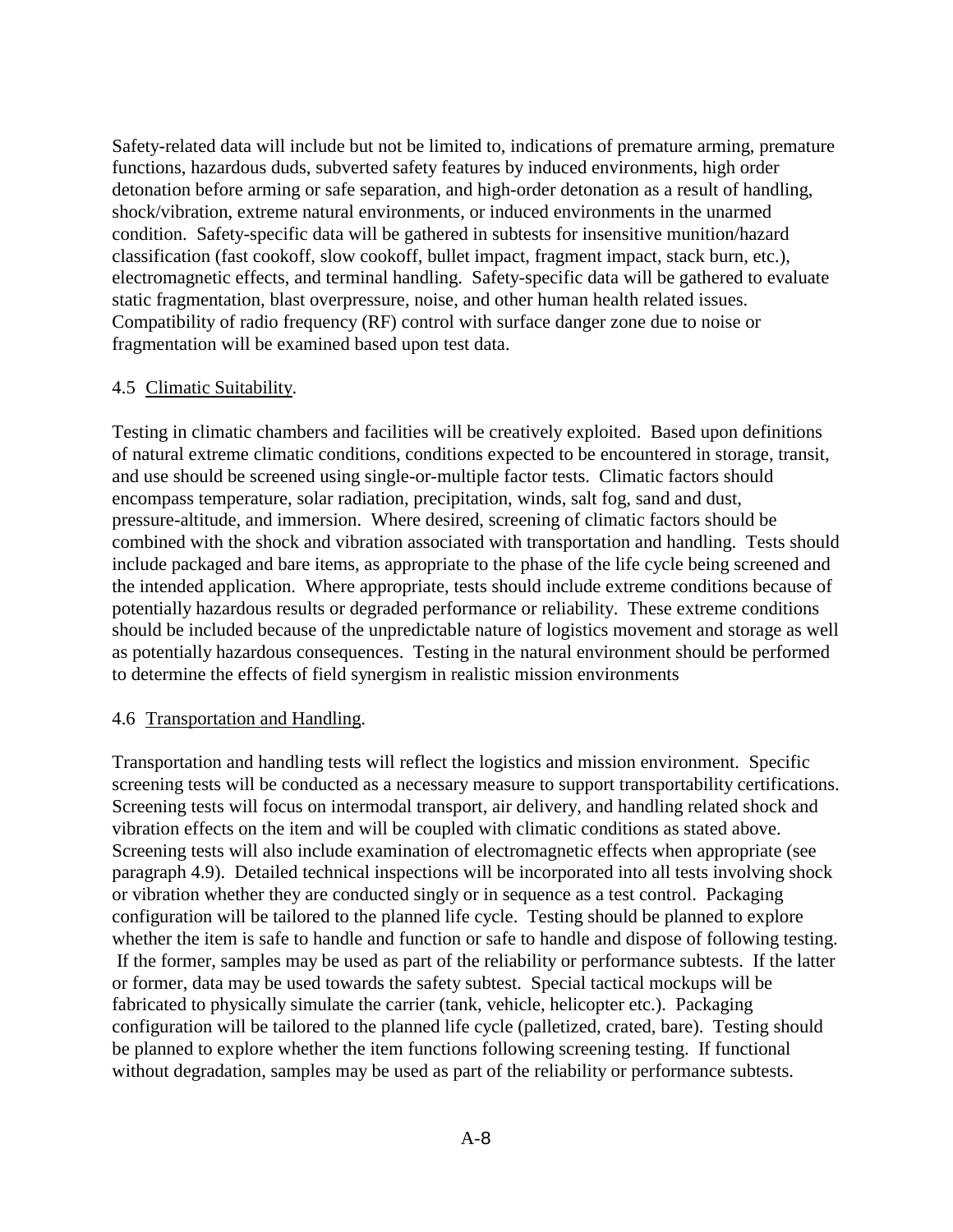#### 4.7 Integrated Logistics Supportability.

Logistics supportability does not necessarily lend itself to standardized test design in a technical testing forum. Equipment publications, training, test, measurement, and diagnostic equipment, tools, and repair parts will be evaluated. Data will be collected to appraise the ease of use, value, or accuracy of devices, designs, manuals, or other support equipment. Data will be gathered during all testing. Where necessary, special tests or approaches may be devised to appraise unique aspects of the logistics environment (long-term storage or surveillance).

#### 4.8 Human Factors or Ergonomics.

Human factors testing will be integrated into all phases of testing. Quantitative and qualitative data will be gathered, as applicable, for both the packaged and bare items relative to functions such as mounting/dismounting, operability, transportability, portability, and usability. Specific human factors test procedures, checklists, and questionnaires will be used, as appropriate to examine design, tasks, crew performance, and adverse natural or induced environmental conditions. Adverse environmental conditions should be included to examine the effects of extreme climates and other induced conditions such as Nuclear, Biological, and Chemical (NBC) relative to compatibility with clothing and equipment on the ability to perform key functions. Test design should include simulation of mission or work cycles. Personnel should include trained engineering technicians as well as personnel who are representative of the intended user population in terms of skills, size, strength, and wearing suitable garments and equipment appropriate to the tasks. Data will be gathered to identify and define the test participants (user population). Sufficient data will be acquired to establish the demographics, anthropometry, skills, grades, experience, gender, handedness, and sensory acuity (visual and auditory). Subjective data, including that from interviews and questionnaires, should be taken during testing and should be repeated to show learning effects as well as to examine the ease of use. Interviews should be structured and surveys scaled to provide quantitative comparison of responses. Additional data may be gathered to examine crew health environments to ascertain the severity of hazards associated with use. These may include non-ionizing radiation hazards due to lasers or radio frequency communication, impulse noise and overpressure, weight, sharp edges, et al. Findings that indicate hazard severities that require mitigation will be collated to the safety subtest.

### 4.9 Electromagnetic Environmental Effects (E3).

E3 testing will encompass all electromagnetic disciplines, including electromagnetic compatibility/electromagnetic interference; electromagnetic radiated emissions; electromagnetic vulnerability; electromagnetic pulse; hazards of electromagnetic radiation to personnel, ordnance, and volatile materials; and natural phenomena effects of lightning and electrostatic discharge.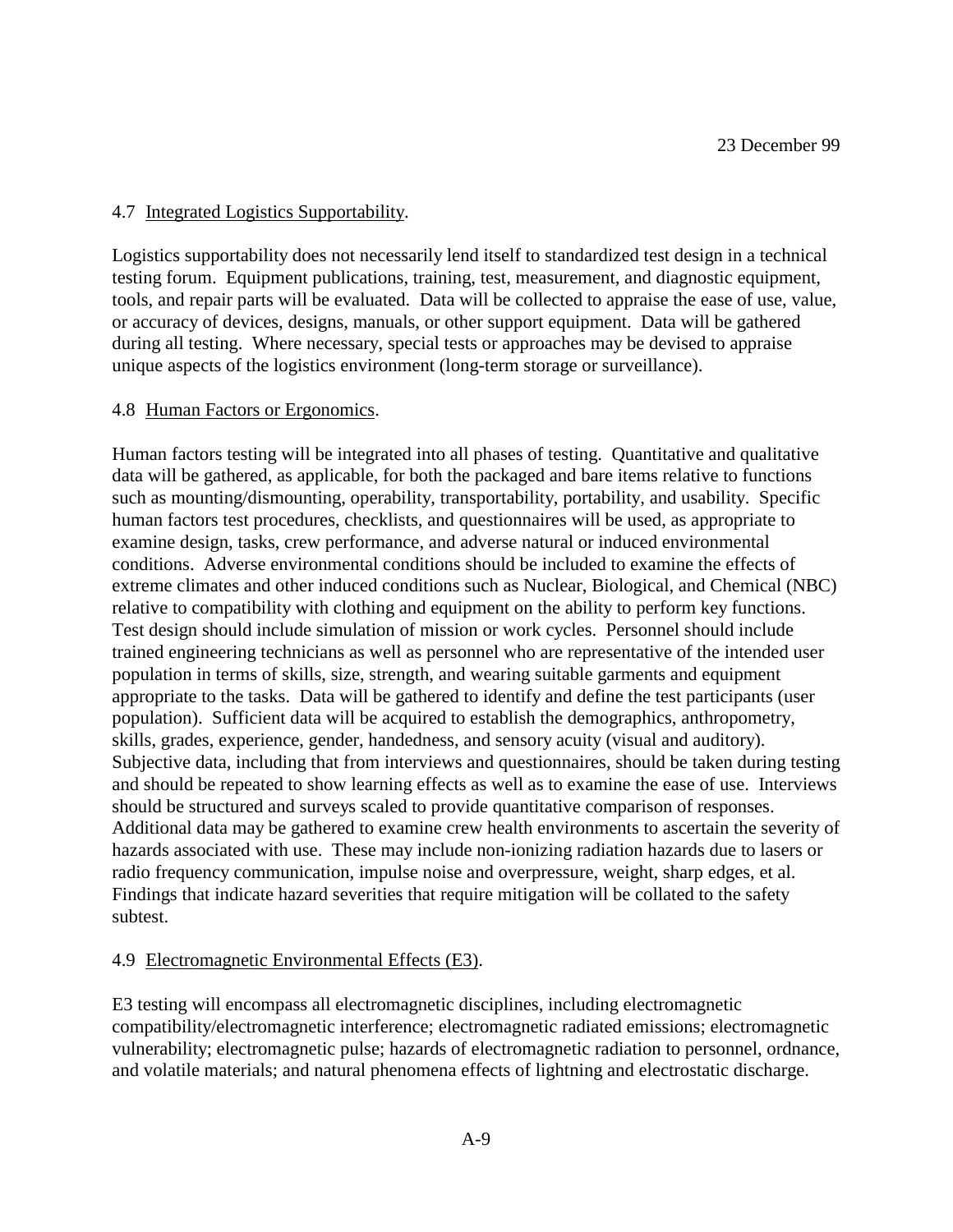Levels of E3 phenomenology shall be based on projections of offensive radio frequency (RF) capabilities radars; communications and electronics; commercial emitters; broadcast stations; and amateur radio services.

# 4.10 Vulnerability.

The focus of the vulnerability testing shall be directed towards examining the logistical survivability of the stockpiles and resupply/transportation systems; and the resistance to threat or threat countermeasures. Since the reactive nature of munitions makes them susceptible to violent reaction by unplanned stimuli and threat attack (e.g. heat, shock, impact), vulnerability testing should be planned to determine the potential for catastrophic events (high order detonation) due to stimuli such as fragments, fire, E3, direct fire weapons, accidents, et al. Data should be collected to appraise the sensitivity to the stimuli and identify the hazard severity and probability associated with the effect. Additionally, where appropriate, the effects of the stimuli or countermeasures on performance and reliability should be examined to determine if either is degraded. Equipment (rollers, plows, detection vehicles, etc.) shall survive required mine blasts.

### 4.11 Software.

Software testing techniques will vary and may not lend themselves to standardization. Software should be baselined prior to test start and should be maintained throughout each test session. Algorithms should be confirmed and not modified once testing starts.

# 5. DATA REQUIRED.

Minimum data requirements are identified in each document referenced. Additional data requirements will be added for each subtest to reflect information necessary for both diagnostics and analysis of equipment essential features. Metric units will be used (not soft conversions).

### 6. PRESENTATION OF DATA.

a. Describe inspection, specific test procedures, and results for each item using narration, tables, photographs, x-rays, charts, and graphs as appropriate.

b. Include photographs to show type of container (when applicable), type of carrier (attachable equipment only), type of equipment, and to document any damage.

c. Reduce, summarize, and analyze data from each subtest in accordance with the document appropriate to the subtest data topic and failure definitions derived specifically for the item and the subtest category. Where unique analytical tools (e.g. models, simulations, statistical techniques) are used, these should be described in sufficient detail to enable the reader to understand the basis for the analysis.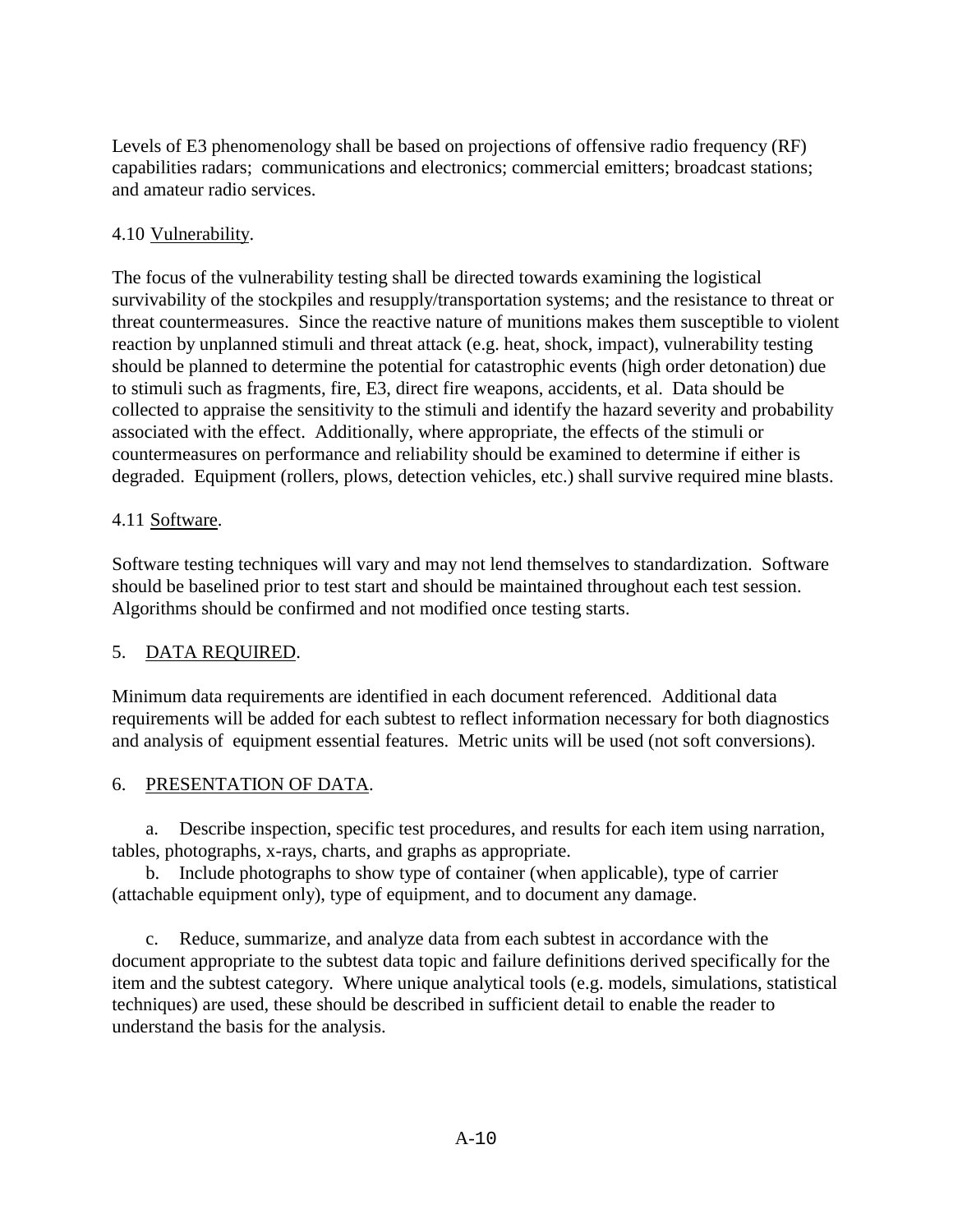# APPENDIX A. REFERENCES.

- 1. document , Target Standardization for Demining ().
- 2. document, Testing of Mine Detection Equipment: (Ground-Based).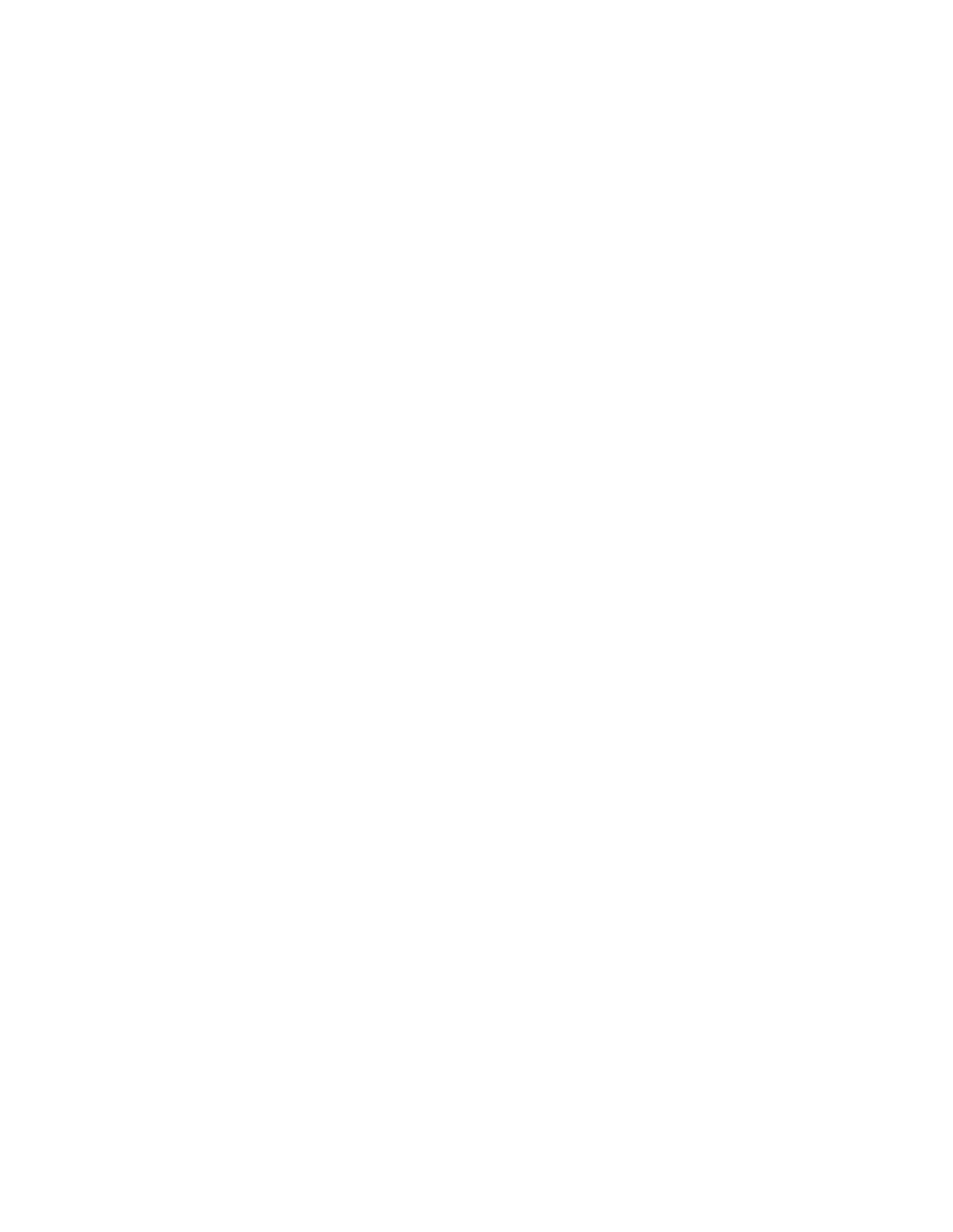| <b>DESIGN TOPIC</b>                          | <b>TEST DATA</b><br><b>TOPIC</b> | <b>SUB-ELEMENT</b>                                        | <b>FRANCE</b>                                                  | <b>GERMANY</b>                        | <b>UNITED</b><br><b>KINGDOM</b>   | <b>UNITED STATES</b>                     | <b>STANAG</b> |
|----------------------------------------------|----------------------------------|-----------------------------------------------------------|----------------------------------------------------------------|---------------------------------------|-----------------------------------|------------------------------------------|---------------|
| <b>TRANSPORTATION</b><br><b>AND HANDLING</b> | <b>ROAD</b><br><b>TRANSPORT</b>  | <b>SECURED CARGO</b><br><b>VIBRATION</b>                  | STANAG4138<br>STANAG <sub>4242</sub><br>$AOP-34$               | 810E, METHOD<br>514                   | DEF-STAN<br>00-35 & 7-55          | 810E, METHOD 514                         | (D)4370       |
|                                              |                                  | <b>LOOSE CARGO</b><br><b>VIBRATION</b>                    | STANAG4138<br>STANAG 4242<br>$AOP-34$                          | 810E, METHOD<br>514                   | <b>DEF-STAN</b><br>00-35 & $7-55$ | 810E, METHOD 514                         | (D)4371       |
|                                              | HANDLING,<br><b>PACKAGED</b>     | 2.1M DROP                                                 | STANAG 4375                                                    |                                       | <b>DEF-STAN</b><br>00-35 & 7-55   |                                          | (D)4375       |
|                                              | HANDLING, BARE                   | 1.5M DROP                                                 | STANAG 4375                                                    |                                       | DEF-STAN<br>00-35 & 7-55          |                                          | (D)4375       |
|                                              | <b>AIR TRANSPORT</b>             | <b>TACTICAL</b><br><b>VIBRATION</b>                       | STANAG <sub>4138</sub><br>STANAG <sub>4289</sub><br>GAM EG-13B | 810E, METHOD<br>514                   | DEF-STAN<br>00-35 & 7-55          | 810E, METHOD 514                         |               |
|                                              | <b>AIR TRANSPORT</b>             | <b>AIRDROP</b>                                            |                                                                |                                       |                                   |                                          |               |
|                                              | <b>AIR TRANSPORT</b>             | THERMAL SHOCK                                             | STANAG <sub>4289</sub><br>GAM EG-13B                           | 810E, METHOD<br>503; MIL-STD-<br>1791 | <b>DEF-STAN</b><br>00-35 & $7-55$ | 810E, METHOD 503;<br><b>MIL-STD-1791</b> | (D)4370       |
|                                              | <b>AIR TRANSPORT</b>             | <b>RAPID</b><br><b>DECOMPRESSION</b>                      | STANAG 4289<br>GAM EG-13B                                      | 810E, METHOD<br>500; MIL-STD-<br>1791 | <b>DEF-STAN</b><br>00-35 & $7-55$ | 810E, METHOD 500;<br>MIL-STD-1791        |               |
|                                              | <b>PACKAGING</b>                 | <b>PACKAGING</b><br><b>QUALIFICATION</b><br><b>SERIES</b> | STANAG 2828<br>STANAG <sub>4340</sub><br>AEPP-3                | MIL-STD-648                           |                                   | MIL-STD-648                              |               |
| <b>CLIMATIC</b>                              | <b>FIELD</b>                     | TROPIC, DESERT,<br><b>COLD REGIONS</b>                    | STANAG <sub>4370</sub><br>AECTP-300                            | <b>VARIOUS TOPS</b>                   |                                   | <b>VARIOUS TOPS</b>                      | (D)4370       |
|                                              | <b>LOW TEMP</b>                  | <b>LOW TEMP</b>                                           | STANAG <sub>4370</sub><br>AECTP-300                            | 810E, METHOD<br>502                   | <b>DEF-STAN</b><br>00-35 & 7-55   | 810E, METHOD 502                         | (D)4370       |
|                                              |                                  | ICING, FREEZING<br><b>RAIN</b>                            | STANAG <sub>4370</sub><br>AECTP-300                            | 810E, METHOD<br>521                   | <b>DEF-STAN</b><br>00-35 & 7-55   | 810E, METHOD 521                         | (D)4370       |

#### APPENDIX B. TEST DESIGN SPREADSHEETS FOR COUNTERMINE.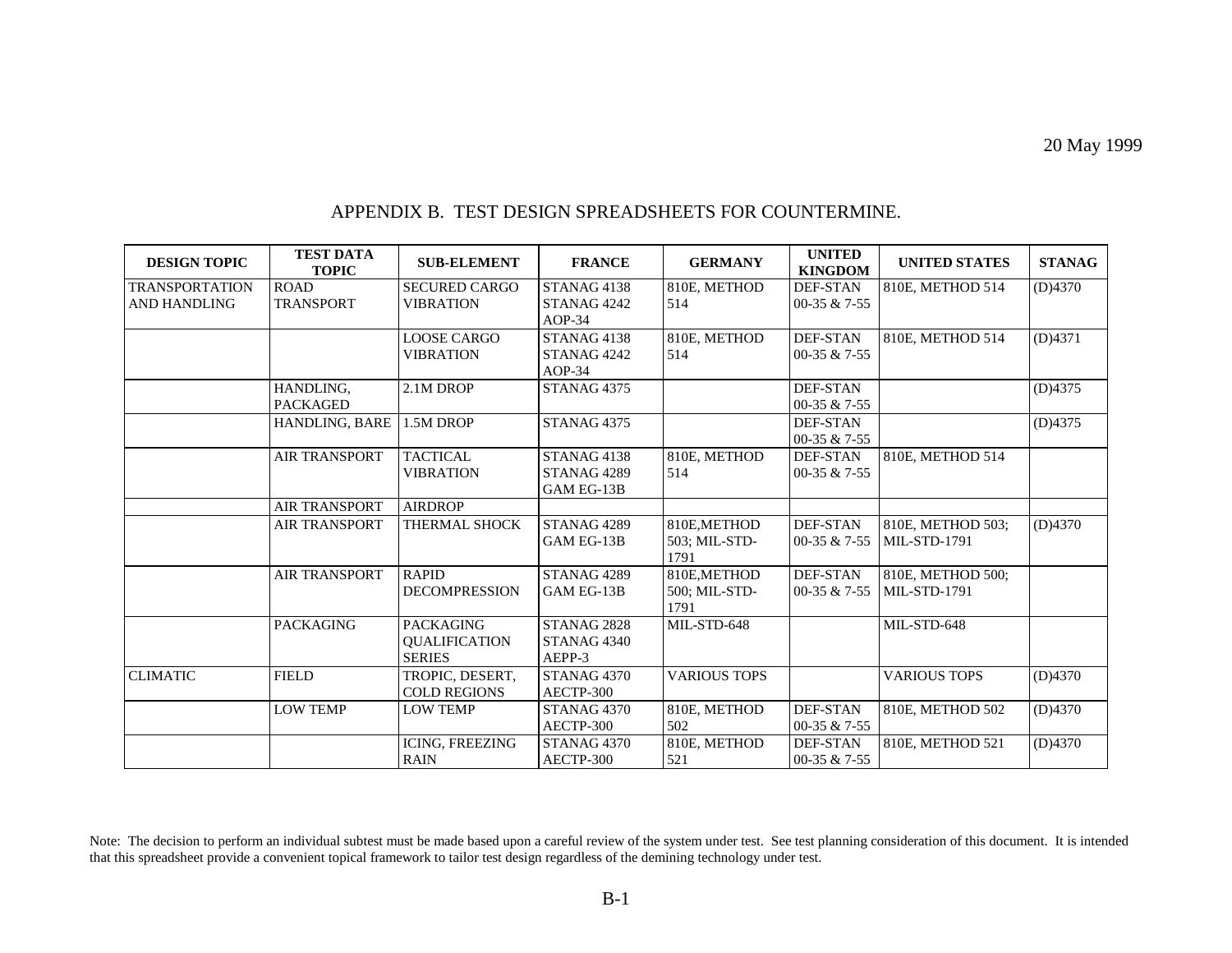| <b>DESIGN TOPIC</b>               | <b>TEST DATA</b><br><b>TOPIC</b>                          | <b>SUB-ELEMENT</b>                      | <b>FRANCE</b>                                                 | <b>GERMANY</b>       | <b>UNITED</b><br><b>KINGDOM</b> | <b>UNITED STATES</b> | <b>STANAG</b> |
|-----------------------------------|-----------------------------------------------------------|-----------------------------------------|---------------------------------------------------------------|----------------------|---------------------------------|----------------------|---------------|
|                                   | <b>HIGH TEMP AND</b><br><b>DESERT</b><br><b>SCREENING</b> | <b>HIGH TEMP</b>                        | STANAG 4370<br>AECTP-300                                      | 810E, METHOD<br>501  | <b>DEF-STAN</b><br>00-35 & 7-55 | 810E, METHOD 501     | (D)4370       |
|                                   |                                                           | <b>SAND AND DUST</b>                    | STANAG 4370<br>AECTP-300                                      | 810E, METHOD<br>510  | <b>DEF-STAN</b><br>00-35 & 7-55 | 810E, METHOD 510     | (D)4370       |
|                                   |                                                           | <b>SOLAR RADIATION</b>                  | STANAG 4370<br>AECTP-300                                      | 810E, METHOD<br>505  | <b>DEF-STAN</b><br>00-35 & 7-55 | 810E, METHOD 505     | (D)4370       |
|                                   | <b>TROPIC AND</b><br><b>TEMPERATE</b><br><b>SCREENING</b> | <b>FUNGUS</b>                           | STANAG 4370<br>AECTP-300                                      | 810E, METHOD<br>508  | DEF-STAN<br>00-35 & 7-55        | 810E, METHOD 508     | (D)4370       |
|                                   |                                                           | <b>TEMP-HUMIDITY</b>                    | STANAG 4370<br>AECTP-300                                      | 810E, METHOD<br>507  | <b>DEF-STAN</b><br>00-35 & 7-55 | 810E, METHOD 507     | (D)4370       |
|                                   |                                                           | <b>RAIN</b>                             | STANAG 4370<br>AECTP-300                                      | 810E, METHOD<br>506  | <b>DEF-STAN</b><br>00-35 & 7-55 | 810E, METHOD 506     | (D)4370       |
|                                   |                                                           | <b>SALT FOG</b>                         | STANAG 4370<br>AECTP-300                                      | 810E, METHOD<br>509  | <b>DEF-STAN</b><br>00-35 & 7-55 | 810E, METHOD 509     | (D)4370       |
|                                   |                                                           | <b>IMMERSION</b>                        | STANAG 4370<br>AECTP-300                                      | 810E, METHOD<br>512  | <b>DEF-STAN</b><br>00-35 & 7-55 | 810E, METHOD 512     | (D)4370       |
| <b>SAFETY AND</b><br>HUMAN HEALTH | <b>INSENSITIVE</b><br><b>MUNITIONS</b>                    | <b>FAST COOK OFF</b>                    | STANAG 4382<br>Instruction<br>Technique No.<br>9282-6 de 1990 | MIL-STD-2105A        |                                 | MIL-STD-2105A        | 4240          |
|                                   |                                                           | <b>BULLET IMPACT</b>                    | STANAG 4241<br>Instruction<br>Technique No.<br>9282-2 de 1988 | MIL-STD-2105A        |                                 | MIL-STD-2105A        | 4241          |
|                                   |                                                           | <b>FRAGMENT</b><br><b>IMPACT</b>        | STANAG 4496<br>Instruction<br>Technique No.<br>9282-4 de 1989 | MIL-STD-2105A        |                                 | MIL-STD-2105A        | 4496          |
|                                   |                                                           | <b>SYMPATHETIC</b><br><b>DETONATION</b> | STANAG 4396                                                   | <b>MIL-STD-2105A</b> |                                 | MIL-STD-2105A        | (D)4396       |
|                                   |                                                           | <b>SLOW COOK OFF</b>                    | STANAG 4382<br>Instruction<br>Technique No.<br>9282-6 de 1990 | MIL-STD-2105A        |                                 | <b>MIL-STD-2105A</b> | 4382          |
|                                   |                                                           | SHAPED CHARGE<br>$\operatorname{JET}$   | STANAG 4526                                                   | MIL-STD-2105A        |                                 | MIL-STD-2105A        |               |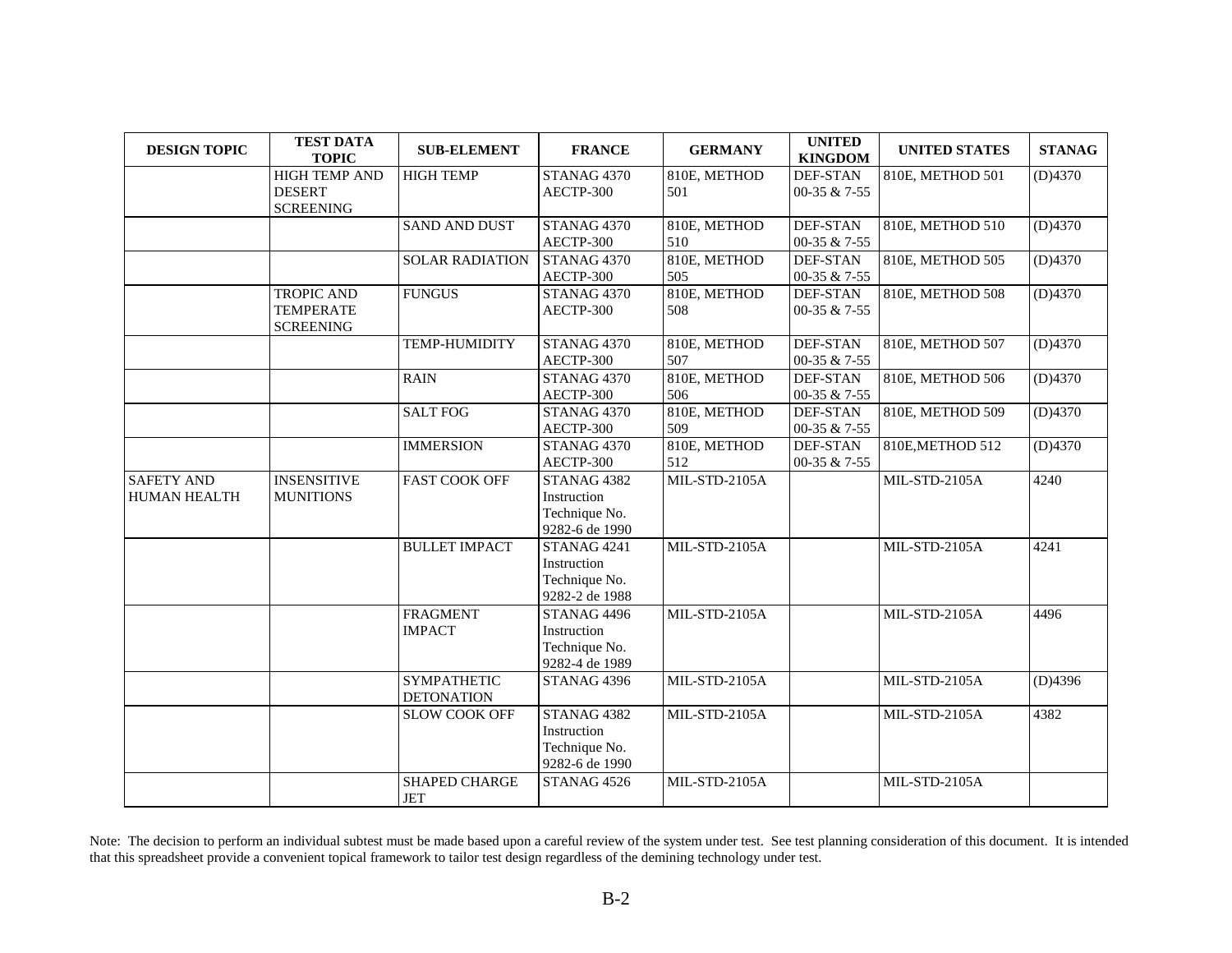#### 20 May 1999

| <b>DESIGN TOPIC</b> | <b>TEST DATA</b><br><b>TOPIC</b>                    | <b>SUB-ELEMENT</b>                                                                      | <b>FRANCE</b>                                                            | <b>GERMANY</b>      | <b>UNITED</b><br><b>KINGDOM</b> | <b>UNITED STATES</b>                         | <b>STANAG</b>                |
|---------------------|-----------------------------------------------------|-----------------------------------------------------------------------------------------|--------------------------------------------------------------------------|---------------------|---------------------------------|----------------------------------------------|------------------------------|
|                     |                                                     | <b>VULNERABILITY</b>                                                                    |                                                                          | MIL-STD-2105A       |                                 | MIL-STD-2105A                                |                              |
|                     |                                                     | 12M DROP                                                                                | STANAG <sub>4375</sub>                                                   | MIL-STD-2105A       |                                 | MIL-STD-2105A                                | (D)4375                      |
|                     | <b>FINAL HAZARD</b><br><b>CLASSIFICATION</b>        | <b>SINGLE PACKAGE</b><br><b>BURN TEST</b>                                               | STANAG <sub>4240</sub><br>Instruction<br>Technique No.<br>9282-1 de 1987 | TB 700-2            |                                 | TB 700-2                                     | (D)<br><b>STANAG</b><br>4123 |
|                     |                                                     | <b>STACK TEST</b>                                                                       | STANAG <sub>4240</sub><br>Instruction<br>Technique No.<br>9282-1 de 1987 | TB 700-2            |                                 | TB 700-2                                     | (D)<br><b>STANAG</b><br>4123 |
|                     |                                                     | <b>EXTERNAL FIRE</b><br><b>STACK TEST</b>                                               | STANAG <sub>4240</sub><br>Instruction<br>Technique No.<br>9282-1 de 1987 | TB 700-2            |                                 | TB 700-2                                     | (D)<br><b>STANAG</b><br>4123 |
|                     | <b>EOD</b><br><b>VERIFICATION</b><br>AND VALIDATION |                                                                                         | STANAG 4324                                                              | <b>MIL-STD-1902</b> |                                 | <b>MIL-STD-1902</b>                          |                              |
|                     | <b>FUZE</b><br><b>QUALIFICATION</b>                 | <b>VARIOUS TESTS</b>                                                                    |                                                                          | MIL-STD-331         |                                 | MIL-STD-331                                  |                              |
|                     | <b>SUBVERTED</b><br><b>SAFETY</b>                   | <b>TAILORED</b>                                                                         |                                                                          |                     |                                 |                                              |                              |
|                     | <b>HUMAN HEALTH</b>                                 | <b>BLAST NOISE AND</b><br><b>STEADY STATE</b><br><b>NOISE, OVER-</b><br><b>PRESSURE</b> | STANAG <sub>4513</sub><br>STANAG 2899                                    | <b>MIL-STD-1474</b> |                                 | TOP 1-2-608;<br>MIL-STD-1474;<br>TOP 4-2-822 |                              |
|                     |                                                     | <b>TOXIC FUMES</b>                                                                      | STANAG <sub>4513</sub>                                                   |                     |                                 | AR 40-5                                      |                              |
|                     |                                                     | <b>VIBRATION</b>                                                                        |                                                                          | MIL-STD-1472;       |                                 | <b>MIL-STD-1472</b>                          |                              |
|                     | <b>SURFACE</b><br><b>DANGER ZONE</b>                | <b>ARENA OR STATIC</b><br><b>FRAGMENTATION</b>                                          |                                                                          | TL 1300-0011, 2/82  |                                 | TB 700-2;<br><b>AMCR 385-100</b>             |                              |

Note: The decision to perform an individual subtest must be made based upon a careful review of the system under test. See test planning consideration of this document. It is intended that this spreadsheet provide a convenient topical framework to tailor test design regardless of the demining technology under test.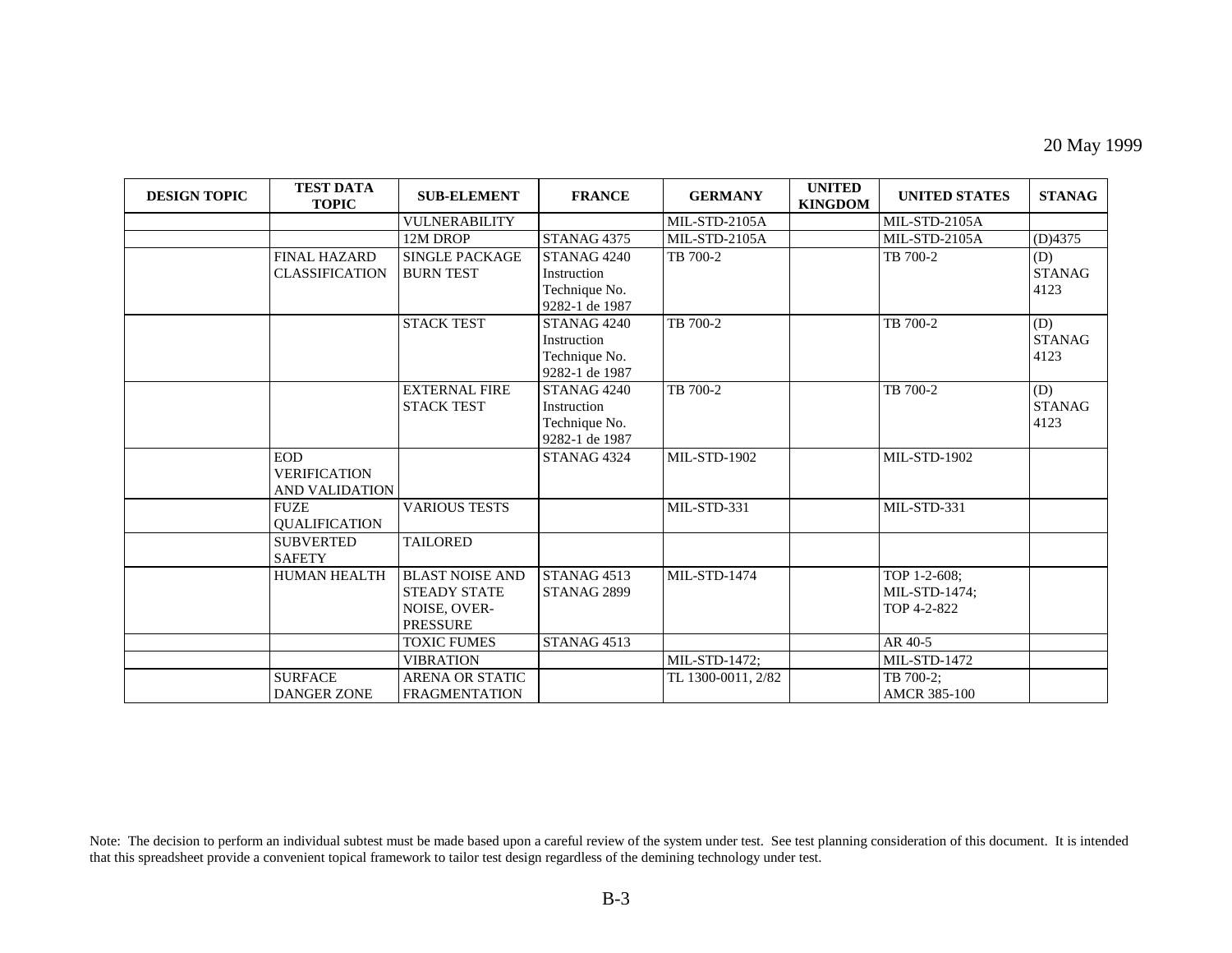| <b>DESIGN TOPIC</b>                                            | <b>TEST DATA</b><br><b>TOPIC</b>                                                 | <b>SUB-ELEMENT</b>                                                                                                                                                                                                         | <b>FRANCE</b>                    | <b>GERMANY</b> | <b>UNITED</b><br><b>KINGDOM</b>          | <b>UNITED STATES</b>                                                             | <b>STANAG</b>                                                |
|----------------------------------------------------------------|----------------------------------------------------------------------------------|----------------------------------------------------------------------------------------------------------------------------------------------------------------------------------------------------------------------------|----------------------------------|----------------|------------------------------------------|----------------------------------------------------------------------------------|--------------------------------------------------------------|
|                                                                | <b>EXPLOSIVES</b><br><b>QUALIFICATION</b>                                        | <b>VARIOUS TESTS;</b><br>FRICTION; IMPACT; AOP-7<br>ELECTROSTATIC;<br><b>AUTOIGNITION:</b><br><b>EXPLOSIVE</b><br>TEMPERATURE;<br>IGNITION:<br><b>THERMAL</b><br><b>STABILITY; CARD</b><br>GAP; DETONATION;<br><b>DUST</b> | STANAG 4170<br>Instruction 11500 | STANAG 4170    |                                          | TB 700-2;<br>AMCR 385-21;<br>AMC 385-100                                         | <b>STANAG</b><br>4170                                        |
| <b>RELIABILITY</b>                                             | BINOMIAL(1);<br>EXPONENTIAL(2)                                                   |                                                                                                                                                                                                                            |                                  |                | <b>DEF-STAN</b><br>$00-43$ & $00-$<br>44 | MIL-STD-781D                                                                     | <b>STANAG</b><br>4174:<br>ARMP <sub>1</sub><br><b>THR 14</b> |
| <b>INTEGRATED</b><br><b>LOGISTICS</b><br><b>SUPPORTABILITY</b> | <b>AVAILABILITY;</b><br>MAINTAINABIL-<br>ITY; LOGISTICS<br><b>SUPPORTABILITY</b> | DESIGN; SAFETY;<br><b>EQUIPMENT</b><br>PUBLICATIONS;<br>TRAINING; END<br><b>ITEM</b><br>REQUIREMENTS;<br>TEST,<br>MEASUREMENT,<br><b>AND DIAGNOSTICS:</b><br><b>REPAIR PARTS</b>                                           | DEFSTAN 00-40                    |                | DEF-STAN<br>$00 - 60$                    | AR 702-3;<br>AR 700-127;<br><b>AMCR 700-15</b><br>W/TECOM Supp; DA<br>PAM 700-50 | <b>STANAG</b><br>4174;<br>ARMP <sub>1</sub><br><b>THR 14</b> |
| <b>PERFORMANCE</b>                                             | <b>TARGET</b><br><b>SELECTION</b>                                                | <b>DETERMINATION</b><br>OF TARGETS<br><b>APPROPRIATE TO</b><br><b>COUNTERMINE</b><br><b>TECHNOLOGY</b>                                                                                                                     |                                  |                |                                          |                                                                                  |                                                              |
|                                                                | MINE DETECTION TESTING OF                                                        | <b>GROUND AND AIR-</b><br><b>BASED DETECTION</b><br><b>SYSTEMS</b>                                                                                                                                                         |                                  |                |                                          |                                                                                  |                                                              |

Note: The decision to perform an individual subtest must be made based upon a careful review of the system under test. See test planning consideration of this document. It is intended that this spreadsheet provide a convenient topical framework to tailor test design regardless of the demining technology under test.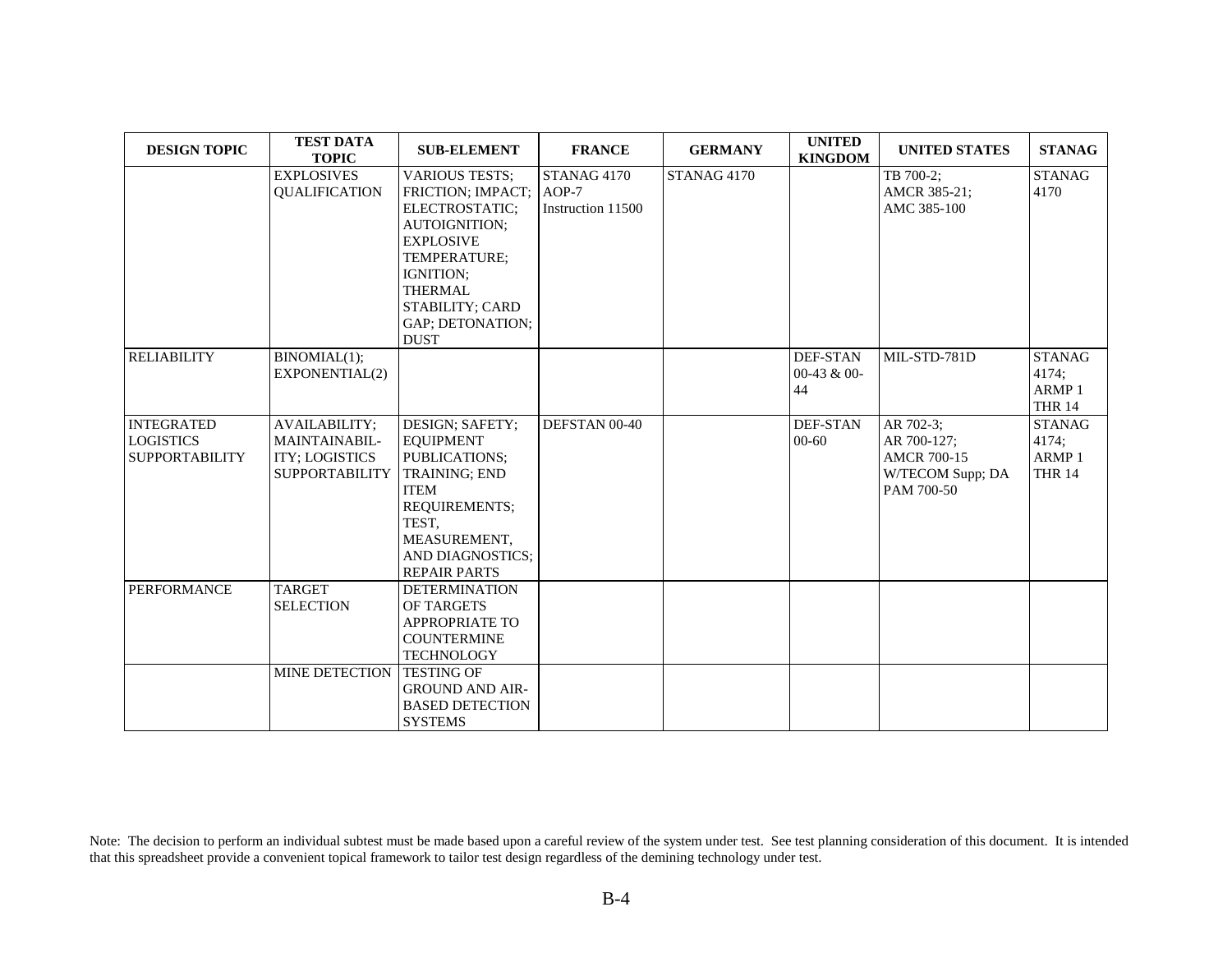#### 20 May 1999

| <b>DESIGN TOPIC</b>                                                        | <b>TEST DATA</b><br><b>TOPIC</b>                                                      | <b>SUB-ELEMENT</b>                                                                                                                 | <b>FRANCE</b>                                                                           | <b>GERMANY</b>         | <b>UNITED</b><br><b>KINGDOM</b> | <b>UNITED STATES</b>     | <b>STANAG</b> |
|----------------------------------------------------------------------------|---------------------------------------------------------------------------------------|------------------------------------------------------------------------------------------------------------------------------------|-----------------------------------------------------------------------------------------|------------------------|---------------------------------|--------------------------|---------------|
|                                                                            | <b>MINE CLEARING</b><br>OR NEUTRALIZA-<br><b>TION</b>                                 | <b>TESTING OF</b><br><b>ELECTRO-</b><br><b>MAGNETIC AND</b><br>ACOUSTIC,<br>MECHANICAL, AND<br><b>EXPLOSIVE</b><br><b>CLEARING</b> |                                                                                         |                        |                                 |                          |               |
|                                                                            | <b>MINE OR</b><br><b>MINEFIELD</b><br><b>MARKING</b>                                  | <b>TESTING OF</b><br><b>MINEFIELD</b><br><b>MARKING</b><br><b>EQUIPMENT</b>                                                        |                                                                                         |                        |                                 |                          |               |
| <b>ELECTRO-</b><br><b>MAGNETIC</b><br><b>ENVIRONMENTAL</b><br>EFFECTS (E3) | RF CONTROL<br><b>TRANSPORT AND</b><br>HANDLING;<br>PERSONNEL AND<br><b>HELICOPTER</b> | <b>ELECTROSTATIC</b><br><b>DISCHARGE</b>                                                                                           | STANAG 4324<br>STANAG <sub>4239</sub><br>$AOP-24$<br>STANAG <sub>4327</sub><br>$AOP-25$ |                        |                                 |                          | 4239, 4370    |
|                                                                            | <b>TRANSPORT AND</b><br>HANDLING;<br><b>HAZARDS TO</b><br>ORDNANCE                    | EMRH/O                                                                                                                             |                                                                                         |                        | <b>DEF-STAN</b><br>59-41        |                          |               |
|                                                                            | <b>NATURAL</b><br><b>PHENOMENA</b>                                                    | LIGHTNING, NEAR-<br><b>STRIKE AND</b><br><b>DIRECT</b>                                                                             |                                                                                         |                        | <b>DEF-STAN</b><br>59-41        |                          | 4370          |
|                                                                            | <b>OPERATION</b>                                                                      | <b>RADIATED</b><br><b>EMISSIONS:</b><br><b>CONDUCTED</b><br>EMISSIONS;<br><b>SUSCEPTIBLITY</b>                                     |                                                                                         | MIL-STD-461 AND<br>462 | <b>DEF-STAN</b><br>59-41        | MIL-STD-461 AND 462 4324 |               |
|                                                                            | <b>NUCLEAR EVENT</b>                                                                  | <b>ELECTRO-</b><br><b>MAGNETIC PULSE</b>                                                                                           | STANAG <sub>4416</sub><br>$AOP-28$                                                      |                        |                                 | QSTAG 244                | (D)4416       |
|                                                                            | COUNTER-<br><b>MEASURES</b>                                                           |                                                                                                                                    |                                                                                         |                        |                                 |                          |               |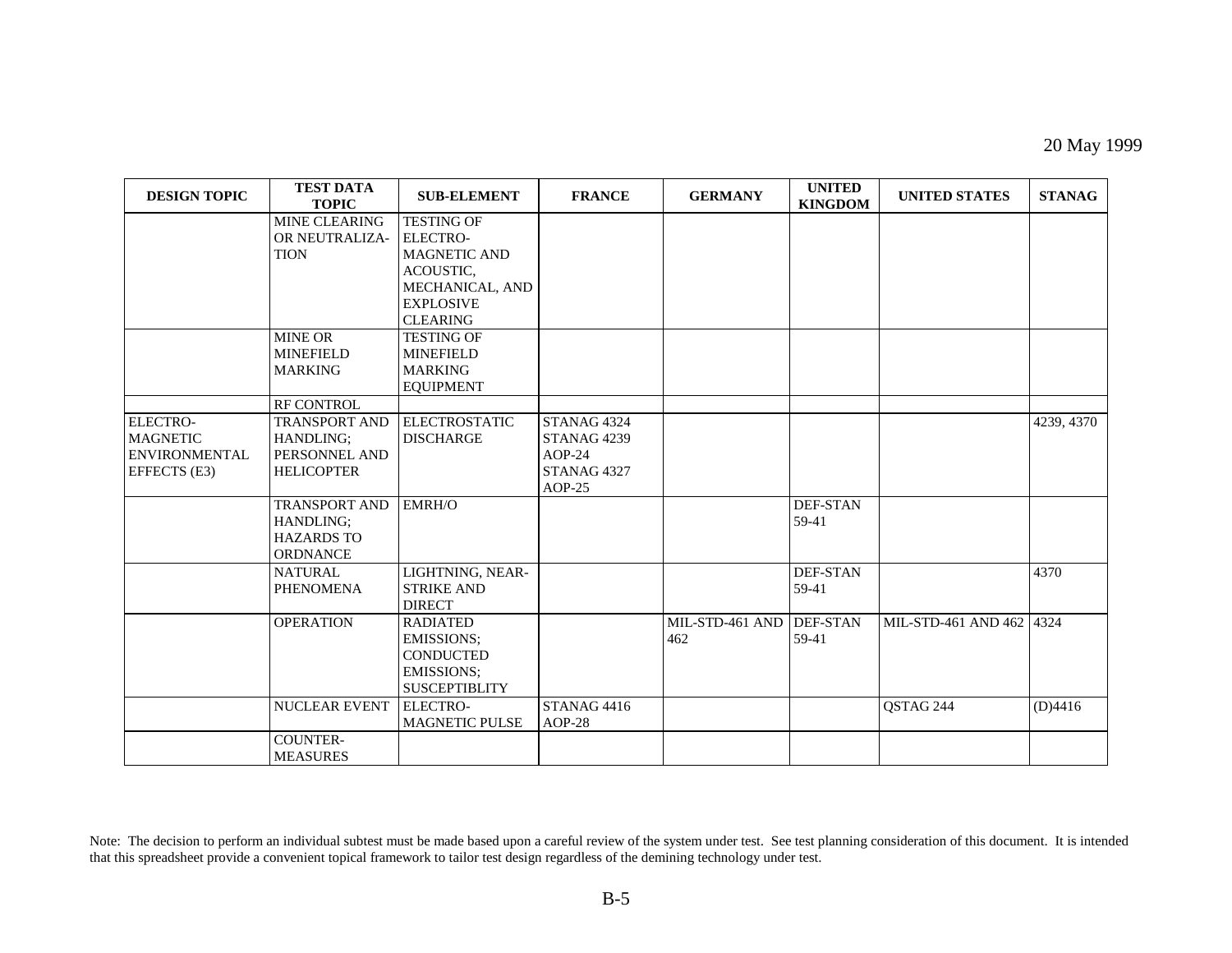| <b>DESIGN TOPIC</b>  | <b>TEST DATA</b><br><b>TOPIC</b> | <b>SUB-ELEMENT</b>  | <b>FRANCE</b> | <b>GERMANY</b> | <b>UNITED</b><br><b>KINGDOM</b> | <b>UNITED STATES</b>  | <b>STANAG</b> |
|----------------------|----------------------------------|---------------------|---------------|----------------|---------------------------------|-----------------------|---------------|
| <b>HUMAN FACTORS</b> | DESIGN:                          | ANTHROPOMETRY;      |               | MIL-STD-1472   | DEF-STAN                        | MIL-STD-1472;         |               |
| OR ERGONOMICS        | <b>INTERACTION:</b>              | CONTROLS:           |               |                | $00 - 25$                       | TOP 1-2-610           |               |
|                      | EFFICIENCY:                      | DISPLAYS:           |               |                |                                 |                       |               |
|                      | <b>SAFETY</b>                    | <b>WORKSPACE:</b>   |               |                |                                 |                       |               |
|                      |                                  | <b>ENVIRONMENT:</b> |               |                |                                 |                       |               |
|                      |                                  | PORTABILITY:        |               |                |                                 |                       |               |
|                      |                                  | <b>REMOTE OPS:</b>  |               |                |                                 |                       |               |
|                      |                                  | HAZARDS: ETC        |               |                |                                 |                       |               |
| <b>SOFTWARE</b>      | <b>TBD</b>                       |                     |               |                |                                 | <b>ADA AND OTHERS</b> |               |
| <b>PLACEHOLDER</b>   |                                  |                     |               |                |                                 |                       |               |